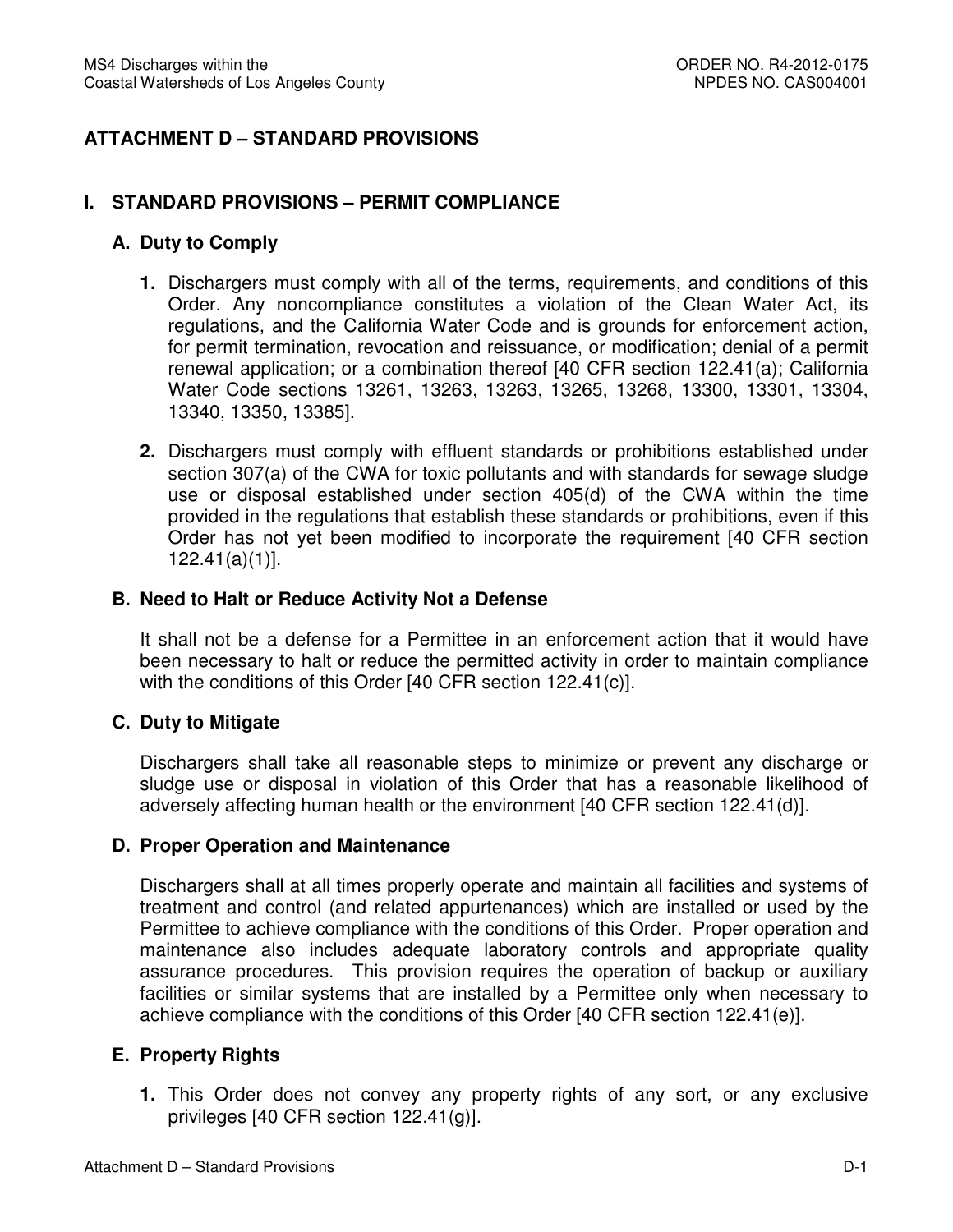**2.** The issuance of this Order does not authorize any injury to persons or property or invasion of other private rights, or any infringement of state or local law or regulations [40 CFR section 122.5(c)].

# **F. Inspection and Entry**

 Dischargers shall allow the Regional Water Board, State Water Board, USEPA, and/or their authorized representatives (including an authorized contractor acting as their representative), upon the presentation of credentials and other documents, as may be required by law, to  $[33 \text{ U.S.C. }$  section  $1318(a)(4)(B)$ ; 40 CFR section  $122.41(i)$ ; California Water Code sections 13267 and 13383]:

- **1.** Enter upon the Permittee's premises where a regulated facility or activity is located or conducted, or where records are kept under the conditions of this Order [33 U.S.C. section 1318(a)(4)(B)(i); 40 CFR section 122.41(i)(1); California Water Code sections 13267 and 13383];
- **2.** Have access to and copy, at reasonable times, any records that must be kept under the conditions of this Order [33 U.S.C. section 1318(a)(4)(B)(ii); 40 CFR section 122.41(i)(2); California Water Code sections 13267 and 13383];
- **3.** Inspect and photograph, at reasonable times, any facilities, equipment (including monitoring and control equipment), practices, or operations regulated or required under this Order [33 U.S.C. section 1318(a)(4)(B)(ii); 40 CFR section 122.41(i)(3)]; California Water Code sections 13267 and 13383; and
- **4.** Sample or monitor, at reasonable times, for the purposes of assuring Order compliance or as otherwise authorized by the CWA or the California Water Code, any substances or parameters at any location [33 U.S.C. section 1318(a)(4)(B)(ii); 40 CFR section 122.41(i)(4); California Water Code sections 13267 and 13383].

# **G. Bypass**

- **1.** Definitions
	- **a.** "Bypass" means the intentional diversion of waste streams from any portion of a treatment facility [40 CFR section 122.41(m)(1)(i)].
	- **b.** "Severe property damage" means substantial physical damage to property, damage to the treatment facilities, which causes them to become inoperable, or substantial and permanent loss of natural resources that can reasonably be expected to occur in the absence of a bypass. Severe property damage does not mean economic loss caused by delays in production [40 CFR section 122.41(m)(1)(ii)].
- **2.** Bypass not exceeding limitations. Dischargers may allow any bypass to occur which does not cause exceedances of effluent limitations, but only if it is also for essential maintenance to assure efficient operation. These bypasses are not subject to the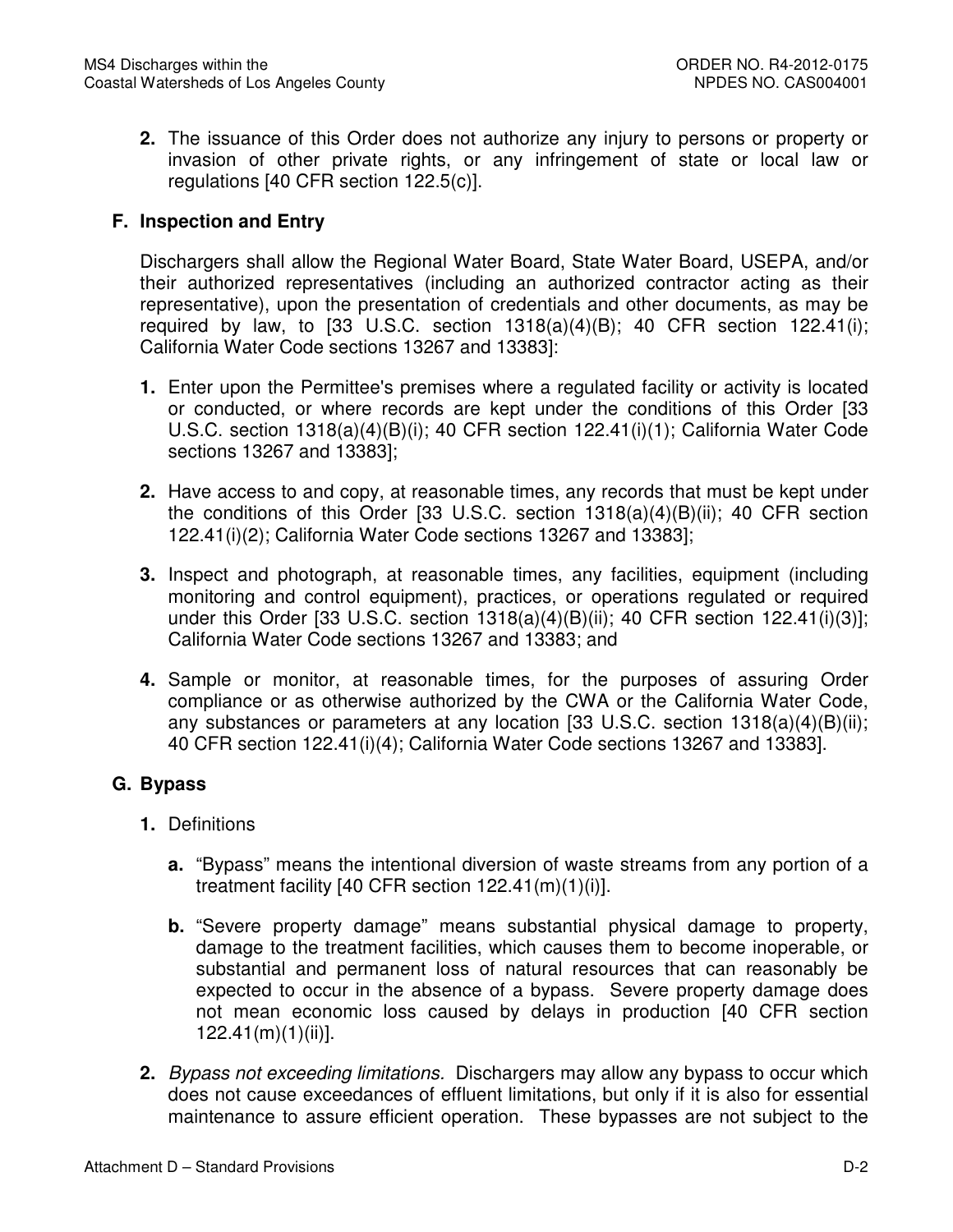provisions listed in Standard Provisions – Permit Compliance I.G.3, I.G.4, and I.G.5 below [40 CFR section 122.41(m)(2)].

- **3.** Prohibition of bypass. Bypass is prohibited, and the Regional Water Board may take enforcement action against a Permittee for bypass, unless [40 CFR section  $122.41(m)(4)(i)$ :
	- **a.** Bypass was unavoidable to prevent loss of life, personal injury, or severe property damage [40 CFR section 122.41(m)(4)(i)(A)];
	- **b.** There were no feasible alternatives to the bypass, such as the use of auxiliary treatment facilities, retention of untreated wastes, or maintenance during normal periods of equipment downtime. This condition is not satisfied if adequate back-up equipment should have been installed in the exercise of reasonable engineering judgment to prevent a bypass that occurred during normal periods of equipment downtime 122.41(m)(4)(i)(B)]; and or preventive maintenance [40 CFR section
	- **c.** The Permittee submitted notices to the Regional Water Board as required under Standard Provisions – Permit Compliance I.G.5 below [40 CFR section 122.41(m)(4)(i)(C)].
- **4.** The Regional Water Board may approve an anticipated bypass, after considering its adverse effects, if the Regional Water Board determines that it will meet the three conditions listed in Standard Provisions – Permit Compliance I.G.3 above [40 CFR section 122.41(m)(4)(ii)].
- **5.** Notice
	- **a.** Anticipated bypass. If a Permittee knows in advance of the need for a bypass, it shall submit a notice, if possible at least 10 days before the date of the bypass [40 CFR section 122.41(m)(3)(i)].
	- **b.** Unanticipated bypass. Dischargers shall submit notice of an unanticipated bypass as required in Standard Provisions - Reporting V.E below (24-hour notice) [40 CFR section 122.41(m)(3)(ii)].

# **H. Upset**

 "Upset" means an exceptional incident in which there is unintentional and temporary noncompliance with technology based permit effluent limitations because of factors beyond the reasonable control of the Permittee. An upset does not include noncompliance to the extent caused by operational error, improperly designed treatment facilities, inadequate treatment facilities, lack of preventive maintenance, or careless or improper operation [40 CFR section 122.41(n)(1)].

 **1.** Effect of an upset. An upset constitutes an affirmative defense to an action brought for noncompliance with such technology based permit effluent limitations if the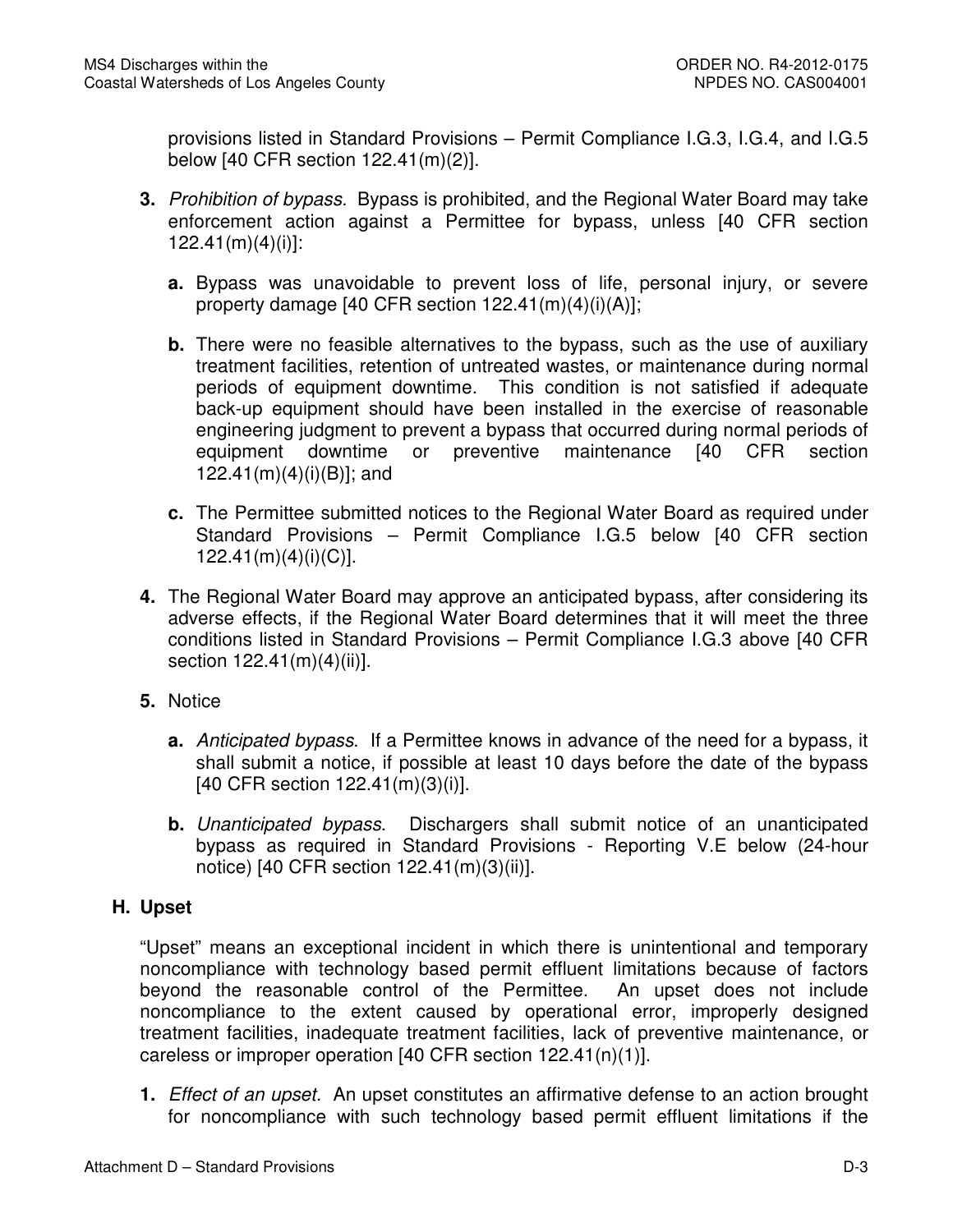requirements of Standard Provisions – Permit Compliance I.H.2 below are met. No determination made during administrative review of claims that noncompliance was caused by upset, and before an action for noncompliance, is final administrative action subject to judicial review [40 CFR section 122.41(n)(2)].

- **2.** Conditions necessary for a demonstration of upset. A Permittee who wishes to establish the affirmative defense of upset shall demonstrate, through properly signed, contemporaneous operating logs or other relevant evidence that [40 CFR section 122.41(n)(3)]:
	- **a.** An upset occurred and that the Permittee can identify the cause(s) of the upset [40 CFR section 122.41(n)(3)(i)];
	- **b.** The permitted facility was, at the time, being properly operated [40 CFR section 122.41(n)(3)(ii)];
	- Reporting V.E.2.b below (24-hour notice) [40 CFR section 122.41(n)(3)(iii)]; and **c.** The Permittee submitted notice of the upset as required in Standard Provisions –
	- **d.** The Permittee complied with any remedial measures required under Standard Provisions – Permit Compliance I.C above [40 CFR section 122.41(n)(3)(iv)].
- **3.** Burden of proof. In any enforcement proceeding, the Permittee seeking to establish the occurrence of an upset has the burden of proof [40 CFR section 122.41(n)(4)].

# **II. STANDARD PROVISIONS – PERMIT ACTION**

### **A. General**

 This Order may be modified, revoked and reissued, or terminated for cause. The filing of a request by a Permittee for modification, revocation and reissuance, or termination, or a notification of planned changes or anticipated noncompliance does not stay any Order condition [40 CFR section 122.41(f)].

### **B. Duty to Reapply**

 If a Permittee wishes to continue an activity regulated by this Order after the expiration date of this Order, the Permittee must apply for and obtain a new permit [40 CFR section 122.41(b)].

### **C. Transfers**

 This Order is not transferable to any person except after notice to the Regional Water Board. The Regional Water Board may require modification or revocation and reissuance of the Order to change the name of the Permittee and incorporate such other requirements as may be necessary under the CWA and the California Water Code [40 CFR sections 122.41(l)(3) and 122.61].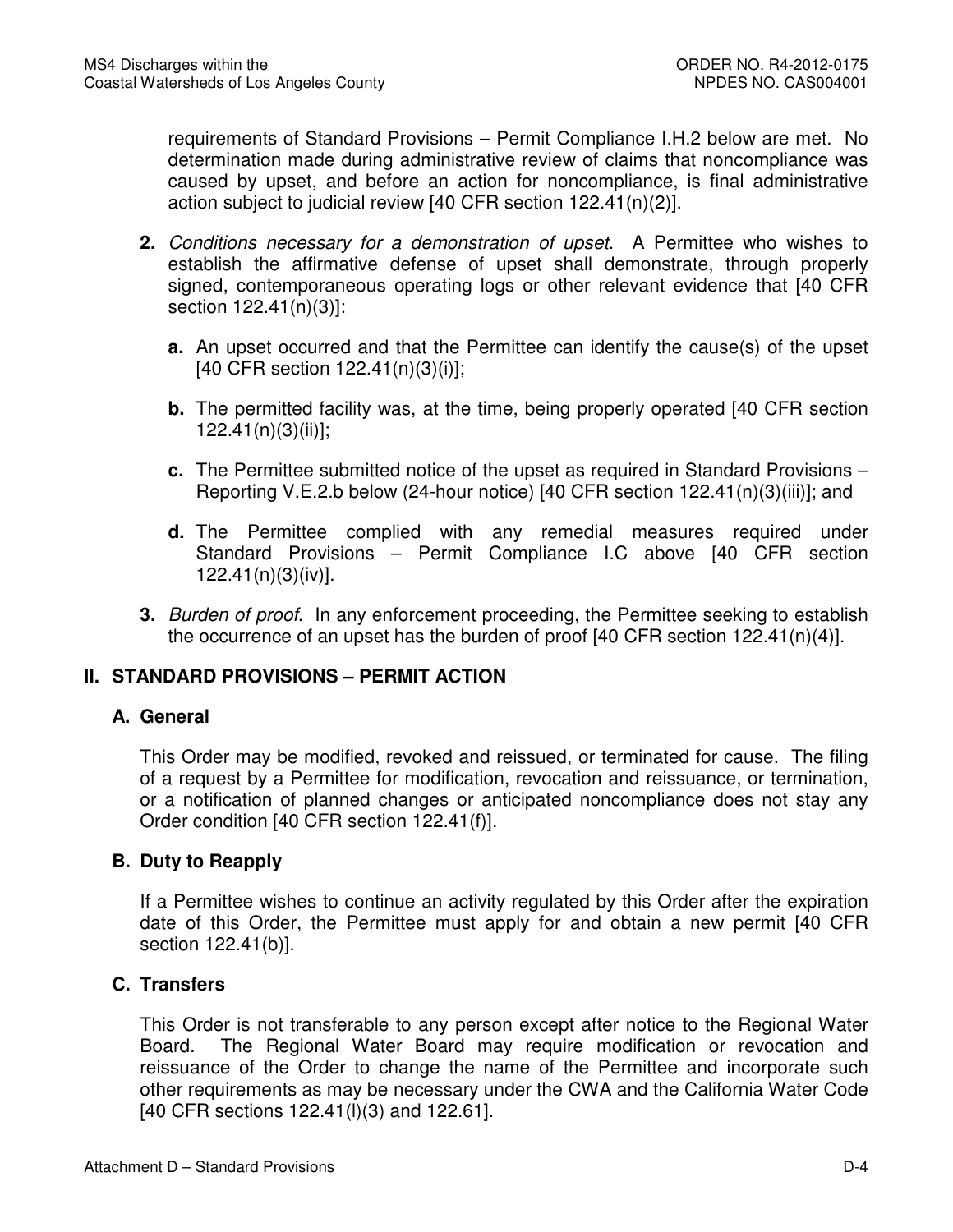# **III. STANDARD PROVISIONS – MONITORING**

- **A.** Samples and measurements taken for the purpose of monitoring shall be representative of the monitored activity [40 CFR section 122.41(j)(1)].
- **B.** Monitoring must be conducted according to test procedures approved under 40 CFR Part 136 for the analysis of pollutants unless another test procedure is required under 40 CFR subchapters N or O or is otherwise specified in this Order for such pollutants [40 CFR sections 122.41(j)(4) and 122.44(i)(1)(iv)].

### **IV. STANDARD PROVISIONS – RECORDS**

- **A.** Except for records of monitoring information required by this Order related to the Permittee's sewage sludge use and disposal activities, which shall be retained for a period of at least five years (or longer as required by 40 CFR Part 503), the Permittee shall retain records of all monitoring information, including all calibration and maintenance records and all original strip chart recordings for continuous monitoring instrumentation, copies of all reports required by this Order, and records of all data used to complete the application for this Order, for a period of at least three (3) years from the date of the sample, measurement, report or application. This period may be extended by request of the Regional Water Board Executive Officer at any time [40 CFR section 122.41(j)(2)].
- **B.** Records of monitoring information shall include:
	- **1.** The date, exact place, and time of sampling or measurements [40 CFR section 122.41(j)(3)(i)];
	- **2.** The individual(s) who performed the sampling or measurements [40 CFR section 122.41(j)(3)(ii)];
	- **3.** The date(s) analyses were performed [40 CFR section 122.41(j)(3)(iii)];
	- **4.** The individual(s) who performed the analyses [40 CFR section 122.41(j)(3)(iv)];
	- **5.** The analytical techniques or methods used [40 CFR section 122.41(j)(3)(v)]; and
	- **6.** The results of such analyses [40 CFR section 122.41(j)(3)(vi)].
- **C.** Claims of confidentiality for the following information will be denied [40 CFR section 122.7(b)]:
	- **1.** The name and address of any permit applicant or Permittee [40 CFR section 122.7(b)(1)]; and
	- **2.** Permit applications and attachments, permits, and effluent data [40 CFR section 122.7(b)(2)].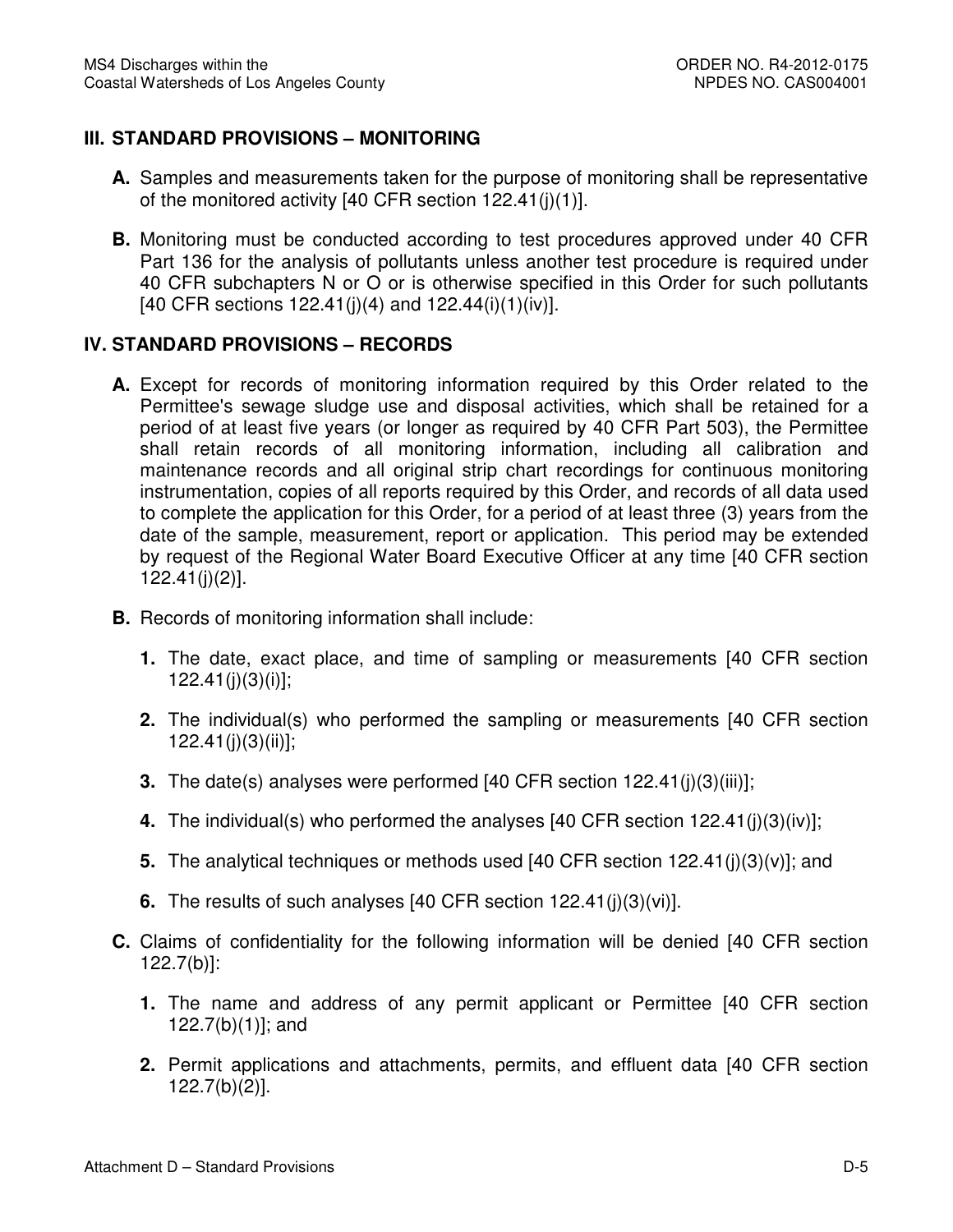# **V. STANDARD PROVISIONS – REPORTING**

## **A. Duty to Provide Information**

 Dischargers shall furnish to the Regional Water Board, State Water Board, or USEPA within a reasonable time, any information which the Regional Water Board, State Water Board, or USEPA may request to determine whether cause exists for modifying, revoking and reissuing, or terminating this Order or to determine compliance with this Order. Upon request, Dischargers shall also furnish to the Regional Water Board, State Water Board, or USEPA copies of records required to be kept by this Order [40 CFR section 122.41(h); California Water Code section 13383].

### **B. Signatory and Certification Requirements**

- **1.** All applications, reports, or information submitted to the Regional Water Board, State Water Board, and/or USEPA shall be signed and certified in accordance with Standard Provisions – Reporting V.B.2, V.B.3, V.B.4, and V.B.5 below [40 CFR section 122.41(k)(1)].
- **2.** All applications submitted to the Regional Water Board shall be signed by either a principal executive officer or ranking elected official. For purposes of this section, a Mayor), or (ii) a senior executive officer having responsibility for the overall operations of a principal geographic unit of the agency (e.g., City Manager, Director of Public Works, City Engineer, etc.).[40 CFR section 122.22(a)(3)]. principal executive officer includes: (i) the chief executive officer of the agency (e.g.,
- **3.** All reports required by this Order and other information requested by the Regional Water Board, State Water Board, or USEPA shall be signed by a person described in Standard Provisions – Reporting V.B.2 above, or by a duly authorized representative of that person. A person is a duly authorized representative only if:
	- **a.** The authorization is made in writing by a person described in Standard Provisions – Reporting V.B.2 above [40 CFR section 122.22(b)(1)];
	- **b.** The authorization specifies either an individual or a position having responsibility for the overall operation of the regulated facility or activity such as the position of plant manager, operator of a well or a well field, superintendent, position of equivalent responsibility, or an individual or position having overall responsibility for environmental matters for the company. (A duly authorized representative may thus be either a named individual or any individual occupying a named position.) [40 CFR section 122.22(b)(2)]; and
	- **c.** The written authorization is submitted to the Regional Water Board [40 CFR section 122.22(b)(3)].
- **4.** If an authorization under Standard Provisions Reporting V.B.3 above is no longer accurate because a different individual or position has responsibility for the overall operation of the facility, a new authorization satisfying the requirements of Standard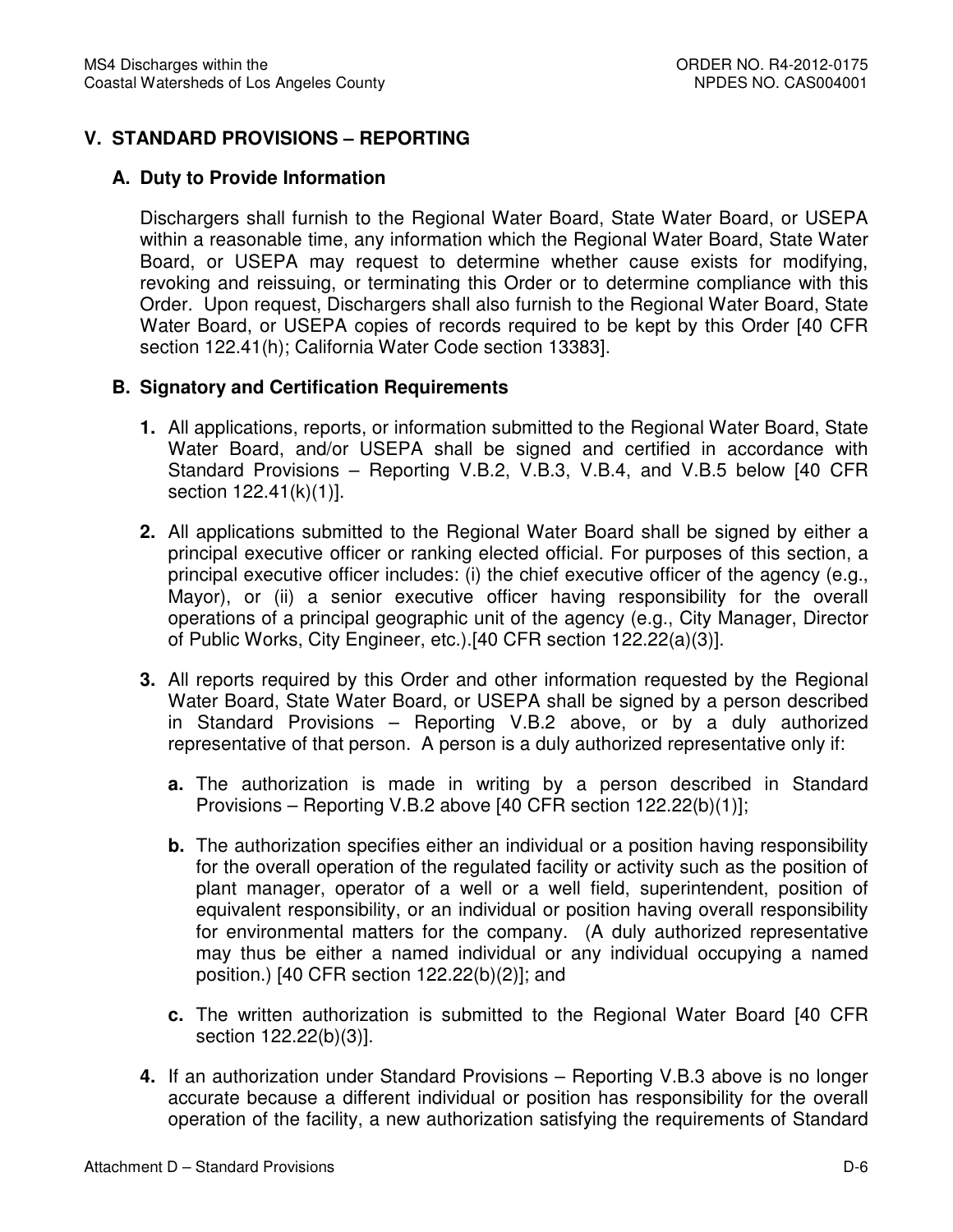Provisions – Reporting V.B.3 above must be submitted to the Regional Water Board prior to or together with any reports, information, or applications, to be signed by an authorized representative [40 CFR section 122.22(c)].

 **5.** Any person signing a document under Standard Provisions – Reporting V.B.2 or V.B.3 above shall make the following certification:

 "I certify under penalty of law that this document and all attachments were prepared under my direction or supervision in accordance with a system designed to assure that qualified personnel properly gather and evaluate the information submitted. Based on my inquiry of the person or persons who manage the system or those persons directly responsible for gathering the information, the information submitted is, to the best of my knowledge and belief, true, accurate, and complete. I am aware that there are significant penalties for submitting false information, including the possibility of fine and imprisonment for knowing violations." [40 CFR section 122.22(d)].

## **C. Monitoring Reports**

- **1.** Monitoring results shall be reported at the intervals specified in the Monitoring and Reporting Program (Attachment E) in this Order [40 CFR section 122.41(l)(4)].
- **2.** Monitoring results must be reported on a Discharge Monitoring Report (DMR) or forms provided or specified by the Regional Water Board or State Water Board for reporting results of monitoring of sludge use or disposal practices [40 CFR section 122.41(l)(4)(i)].
- **3.** If a Permittee monitors any pollutant more frequently than required by this Order using test procedures approved under 40 CFR Part 136, or another method required for an industry-specific waste stream under 40 CFR subchapters N or O, the results of such monitoring shall be included in the calculation and reporting of the data submitted in the DMR or sludge reporting form specified by the Regional Water Board [40 CFR section 122.41(l)(4)(ii)].
- **4.** Calculations for all limitations, which require averaging of measurements, shall utilize an arithmetic mean unless otherwise specified by the Regional Water Board in this Order [40 CFR section 122.41(l)(4)(iii)].

### **D. Compliance Schedules**

 Reports of compliance or noncompliance with, or any progress reports on, interim and final requirements contained in any compliance schedule of this Order, shall be submitted no later than 14 days following each schedule date [40 CFR section 122.41(l)(5)].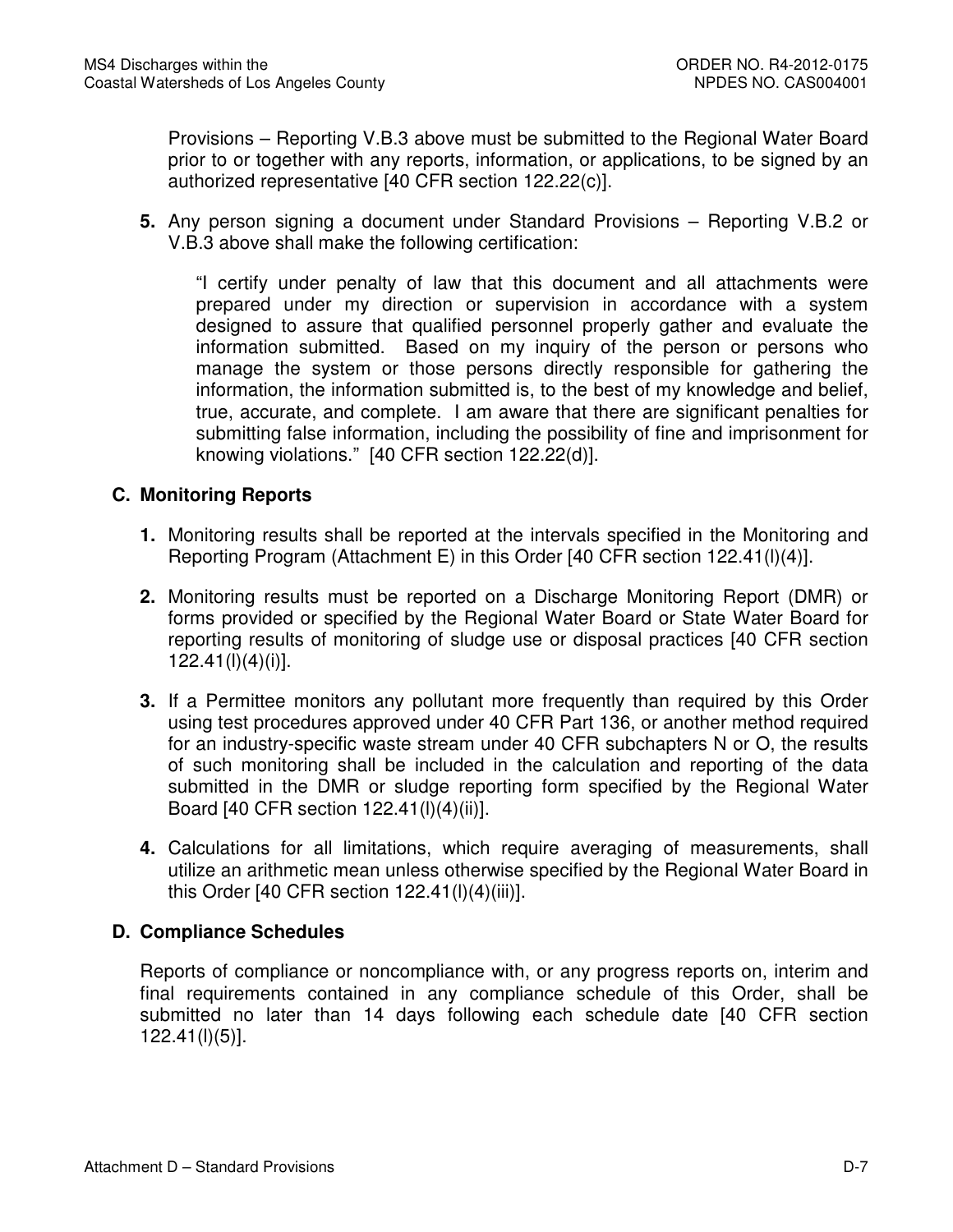# **E. Twenty-Four Hour Reporting**

- **1.** Dischargers shall report any noncompliance that may endanger health or the environment. Any information shall be provided orally within 24 hours from the time the Permittee becomes aware of the circumstances. A written submission shall also be provided within five (5) days of the time the Permittee becomes aware of the circumstances. noncompliance and its cause; the period of noncompliance, including exact dates and times, and if the noncompliance has not been corrected, the anticipated time it is expected to continue; and steps taken or planned to reduce, eliminate, and prevent reoccurrence of the noncompliance [40 CFR section 122.41(l)(6)(i)]. The written submission shall contain a description of the
- **2.** The following shall be included as information that must be reported within 24 hours under this paragraph [40 CFR section 122.41(l)(6)(ii)]:
	- **a.** Any unanticipated bypass that exceeds any effluent limitation in this Order [40 CFR sections 122.41(l)(6)(ii)(A) and 122.41(g)].
	- **b.** Any upset that exceeds any effluent limitation in this Order [40 CFR section 122.41(l)(6)(ii)(B)].
	- **c.** Violation of a maximum daily discharge limitation for any of the pollutants listed by the Regional Water Board in this Order to be reported within 24 hours [40 CFR section (l)(6)(ii)(C) and 122.44(g)].
- **3.** The Regional Water Board may waive the above-required written report under this provision on a case-by-case basis if an oral report has been received within 24 hours [40 CFR section 122.41(l)(6)(iii)].

### **F. Planned Changes**

 Dischargers shall give notice to the Regional Water Board as soon as possible of any planned physical alterations or additions to the permitted facility. Notice is required under this provision only when [40 CFR section 122.41(l)(1)]:

- **1.** The alteration or addition to a permitted facility may meet one of the criteria for determining whether a facility is a new source in 40 CFR section 122.29(b) [40 CFR section 122.41(l)(1)(i)]; or
- **2.** The alteration or addition could significantly change the nature or increase the quantity of pollutants discharged. This notification applies to pollutants that are not subject to effluent limitations in this Order [40 CFR section 122.41(l)(1)(ii)].

 The alteration or addition results in a significant change in the Permittee's sludge use or disposal practices, and such alteration, addition, or change may justify the application of permit conditions that are different from or absent in the existing permit, including notification of additional use or disposal sites not reported during the permit application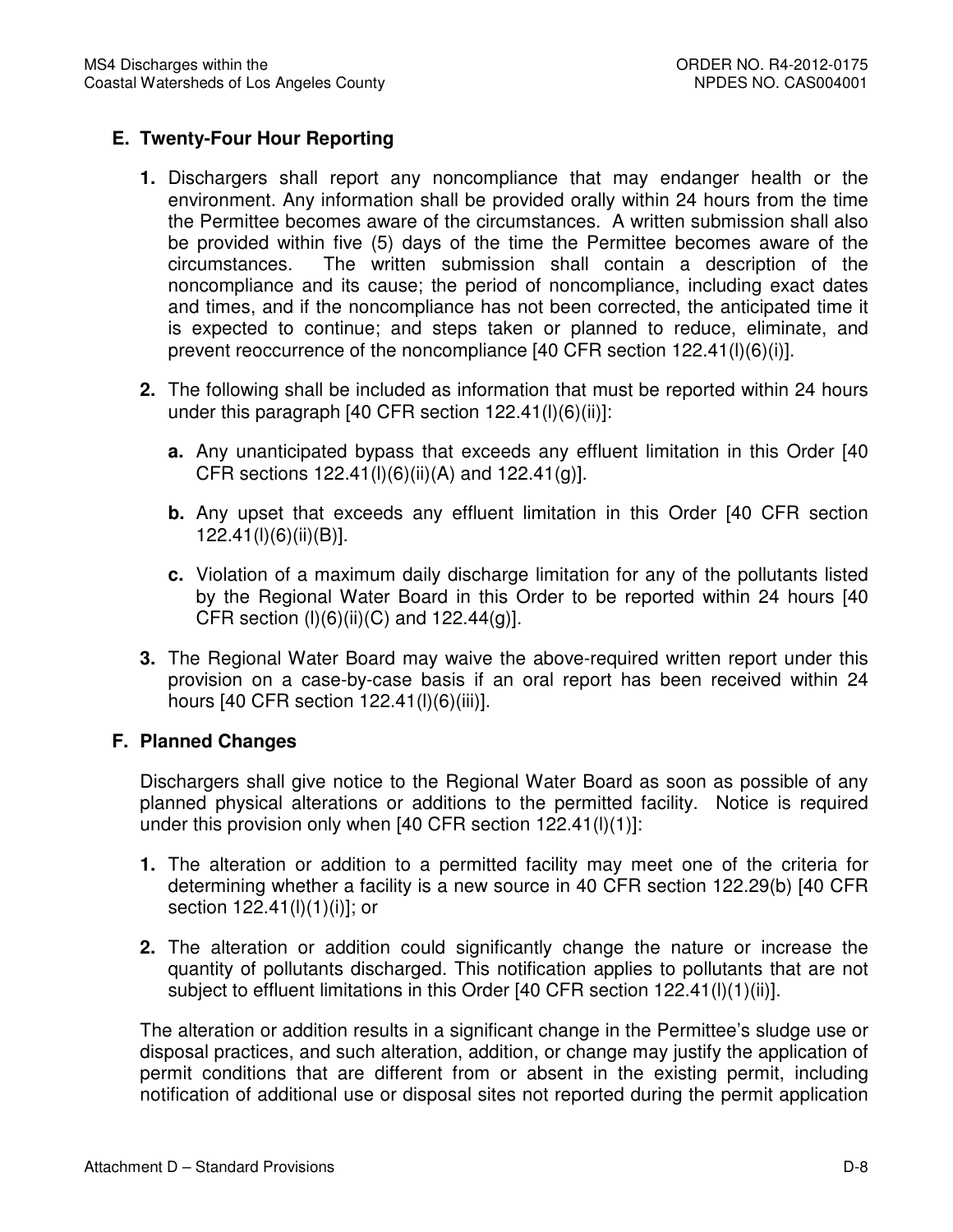process or not reported pursuant to an approved land application plan [40 CFR section 122.41(l)(1)(iii)].

### **G. Anticipated Noncompliance**

 Dischargers shall give advance notice to the Regional Water Board of any planned changes in the permitted facility or activity that may result in noncompliance with permit requirements [40 CFR section 122.41(l)(2)].

## **H. Other Noncompliance**

 Dischargers shall report all instances of noncompliance not reported under Standard Provisions – Reporting V.C, V.D, and V.E above at the time monitoring reports are submitted. The reports shall contain the information listed in Standard Provision – Reporting V.E above [40 CFR section 122.41(l)(7)].

### **I. Other Information**

 When a Permittee becomes aware that it failed to submit any relevant facts in a permit application, or submitted incorrect information in a permit application or in any report to the Regional Water Board, State Water Board, or USEPA, the Permittee shall promptly submit such facts or information [40 CFR section 122.41(l)(8)].

## **VI. STANDARD PROVISIONS – ENFORCEMENT**

- **A.** The Regional Water Board and State Water Board is authorized to enforce the terms of this Order under several provisions of the California Water Code, including, but not limited to, sections 13268, 13385, 13386, and 13387.
- **B.** The CWA provides that any person who violates section 301, 302, 306, 307, 308, 318 or 405 of the CWA, or any permit condition or limitation implementing any such sections in a permit issued under section 402, or any requirement imposed in a pretreatment program approved under sections 402(a)(3) or 402(b)(8) of the CWA is subject to a civil penalty not to exceed \$25,000 per day for each violation. The CWA provides that any person who negligently violates sections 301, 302, 306, 307, 308, 318, or 405 of the CWA, or any condition or limitation implementing any of such sections in a permit issued under section 402 of the CWA, or any requirement imposed in a pretreatment program approved under section 402(a)(3) or 402(b)(8) of the CWA, is subject to criminal penalties of \$2,500 to \$25,000 per day of violation, or imprisonment of not more than one (1) year, or both. In the case of a second or subsequent conviction for a negligent violation, a person shall be subject to criminal penalties of not more than \$50,000 per day of violation, or by imprisonment of not more than two (2) years, or both. Any person who knowingly violates such sections, or such conditions or limitations is subject to criminal penalties of \$5,000 to \$50,000 per day of violation, or imprisonment for not more than three (3) years, or both. In the case of a second or subsequent conviction for a knowing violation, a person shall be subject to criminal penalties of not more than \$100,000 per day of violation, or imprisonment of not more than six (6) years, or both. Any person who knowingly violates section 301, 302, 303, 306, 307, 308, 318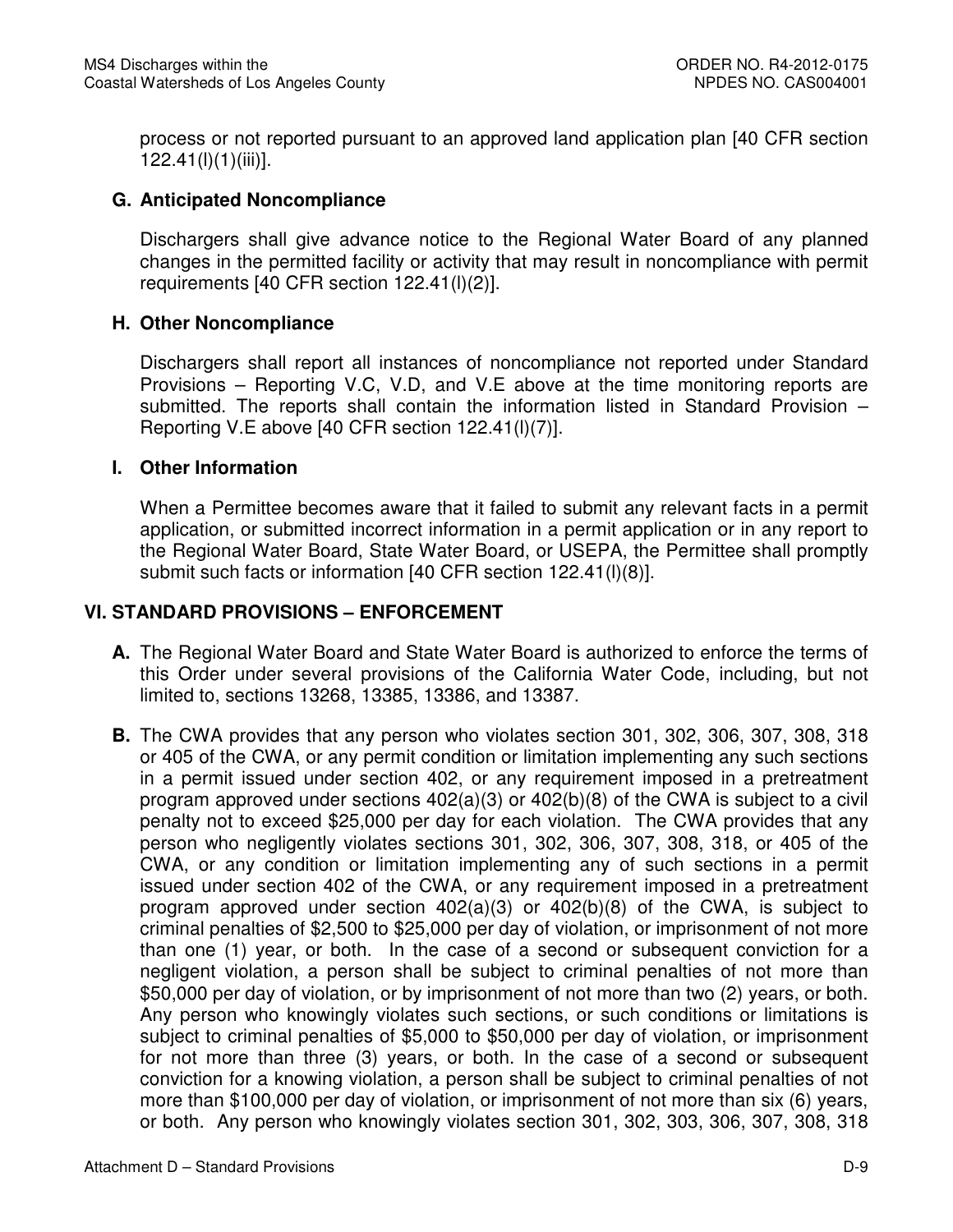or 405 of the CWA, or any permit condition or limitation implementing any of such sections in a permit issued under section 402 of the CWA, and who knows at that time that he thereby places another person in imminent danger of death or serious bodily injury, shall, upon conviction, be subject to a fine of not more than \$250,000 or imprisonment of not more than 15 years, or both. In the case of a second or subsequent conviction for a knowing endangerment violation, a person shall be subject to a fine of not more than \$500,000 or by imprisonment of not more than 30 years, or both. An organization, as defined in section 309(c)(3)(B)(iii) of the CWA, shall, upon conviction of violating the imminent danger provision, be subject to a fine of not more than \$1,000,000 and can be fined up to \$2,000,000 for second or subsequent convictions [40 CFR section 122.41(a)(2)] [California Water Code sections 13385 and 13387].

- **C.** Any person may be assessed an administrative penalty by the Regional Water Board for violating section 301, 302, 306, 307, 308, 318 or 405 of the CWA, or any permit condition or limitation implementing any of such sections in a permit issued under section 402 of the CWA. Administrative penalties for Class I violations are not to exceed \$10,000 per violation, with the maximum amount of any Class I penalty assessed not to exceed \$25,000. Penalties for Class II violations are not to exceed \$10,000 per day for each day during which the violation continues, with the maximum amount of any Class II penalty not to exceed \$125,000 [40 CFR section 122.41(a)(3)].
- **D.** The CWA provides that any person who falsifies, tampers with, or knowingly renders inaccurate any monitoring device or method required to be maintained under this permit shall, upon conviction, be punished by a fine of not more than \$10,000, or by imprisonment for not more than 2 years, or both. If a conviction of a person is for a violation committed after a first conviction of such person under this paragraph, punishment is a fine of not more than \$20,000 per day of violation, or by imprisonment of not more than 4 years, or both [40 CFR section 122.41(j)(5)].
- **E.** The CWA provides that any person who knowingly makes any false statement, representation, or certification in any record or other document submitted or required to be maintained under this Order, including monitoring reports or reports of compliance or noncompliance shall, upon conviction, be punished by a fine of not more than \$10,000 per violation, or by imprisonment for not more than six months per violation, or by both [40 CFR section 122.41(k)(2)].

## **VII. ADDITIONAL STANDARD CONDITIONS APPLICABLE TO SPECIFIC CATEGORIES OF NPDES PERMITS [40 CFR SECTION 122.42]**

- **A.** Municipal separate storm sewer systems. The operator of a large or medium MS4 or a municipal separate storm sewer that has been designated by the Regional Water Board or USEPA under 40 CFR section 122.26(a)(1)(v) must submit an annual report by the anniversary of the date of the issuance of the permit for such MS4. The report shall include [40 CFR section 122.42(c)]:
	- **1.** The status of implementing the components of the storm water management program that are established as permit conditions [40 CFR section 122.42(c)(1)];